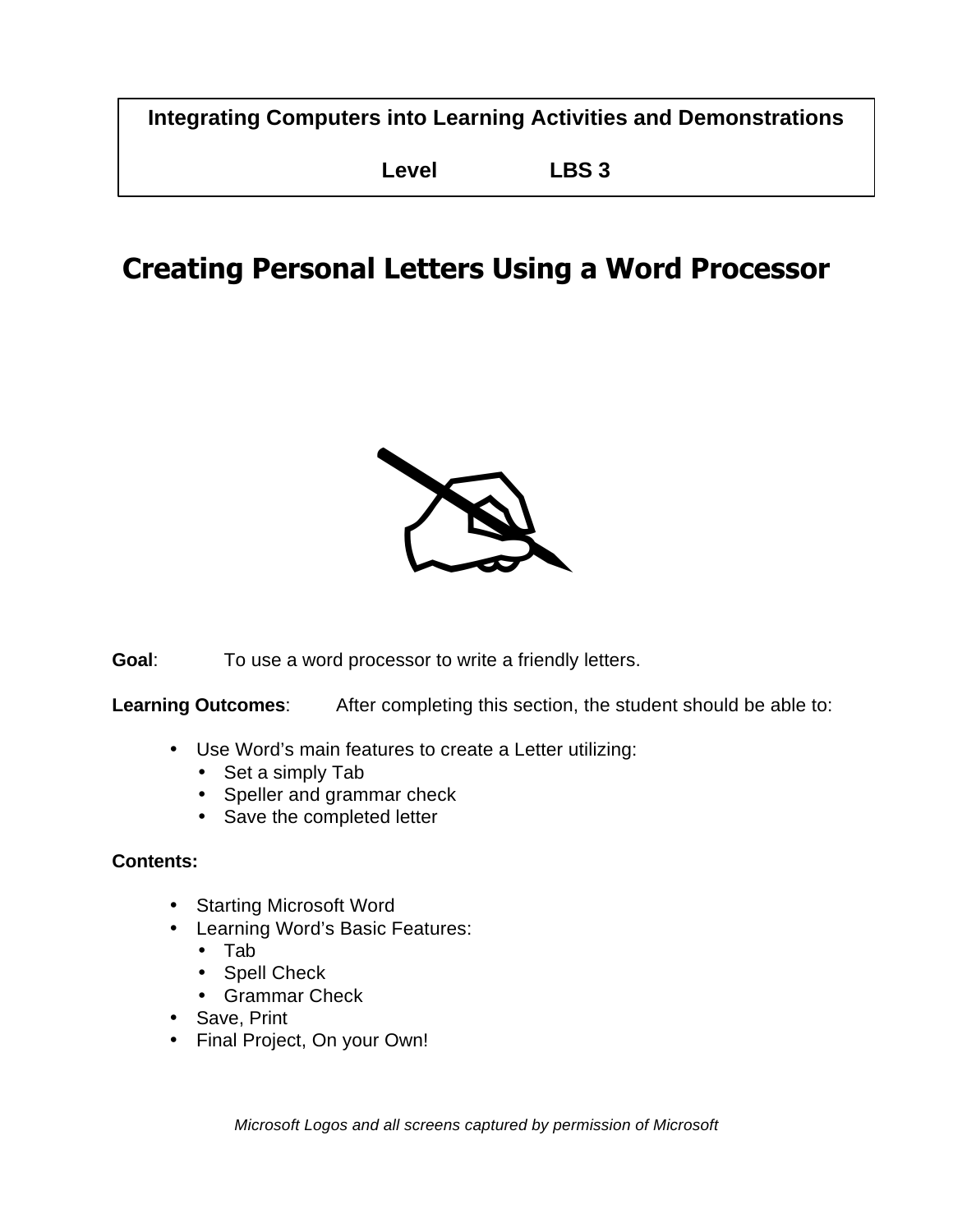#### **Letters**

Writing letters has taken on a new identity in the computer age. We tend to use our computer to write our letters. This is an efficient and practical method of correspondence. For example if you wanted to write a letter to three of your friends, rather than typing or writing the information repeatedly, you could use the same letter. The basic information could be the same, but you could add or remove information to personalize it to the individual.

#### **Personal Letters.**

In Communications LBS 4, unit 3 you discussed the layout of a personal friendly letter. We will take those components to create the letter in Word.

#### **Semi Block Style.**

The Semi Block style of letter includes:

• The heading, the closing and the signature to the right of the centre of the page

And

• A tab (5 spaces) to indent each paragraph.

We will discuss some of Word's features as we go through the setup.

Time for you to try.

- To begin, we will open Word
- Click on Start
- Move your mouse up to Programs
- Move your mouse over to Microsoft Office
- Click on Word.

With Word open, we want to set up our screen to make sure it is the same.

- Click on View in the menus,
- Click on Normal
- Click on View in the menus
- Make sure there is a check mark beside Ruler. If there is... just click down in the document area, if there is NOT a check mark beside Ruler, click on it. This will put the Ruler on.

You are now ready to begin creating the letter.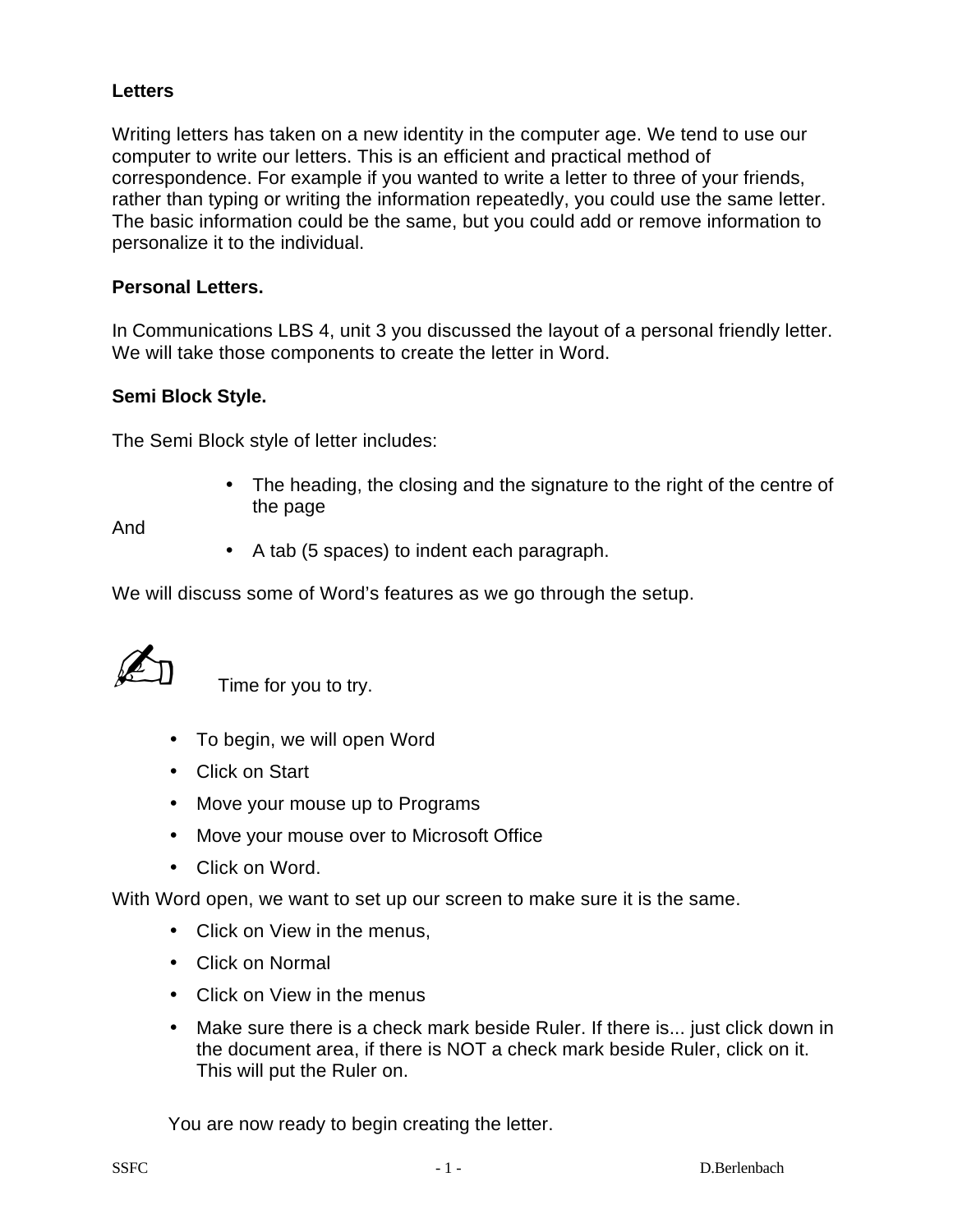### **Heading:**

To set up the heading to the right of the centre, you should set up a "tab". Setting tabs in Word is relatively easy for a situation like this one. There are a number of things to keep in mind. First if you set the tab at the top of your document, that tab will be set for the whole document. Second, sometimes it is easier to type the information in, select the text, THEN set your tab and move the text over to the tab setting. Either method is acceptable. But for convenience, we will do the second method.

To set a tab, you will need to make sure you ruler is visible, as we did in the beginning exercise.

The default margins on a Word document is 1.25" on each side, since the page is 8.5" wide, the left and right margins would deduct 2.5" from the page, giving you a typing area of 6". The centre point would be 3". To set a tab slightly right of the centre we will set it at the 4" mark.

The ruler in Word would look like this:



To set a tab at the 4" mark, you would simply click your mouse on the 4 on the ruler. But, to do this, your whole document would have one tab set at 4". Instead, we will type in our text, then select the text, set the tab and finally move the text over.



Time for you to try.

• Type in your heading, which is your return address. For the sake of continuity, type in

```
123 Kent Street press enter
```
**Peterborough, ON K9H 2M9** *press enter*

We now want to insert the date.

- Click on Insert from the Menus
- Click on Date and Time...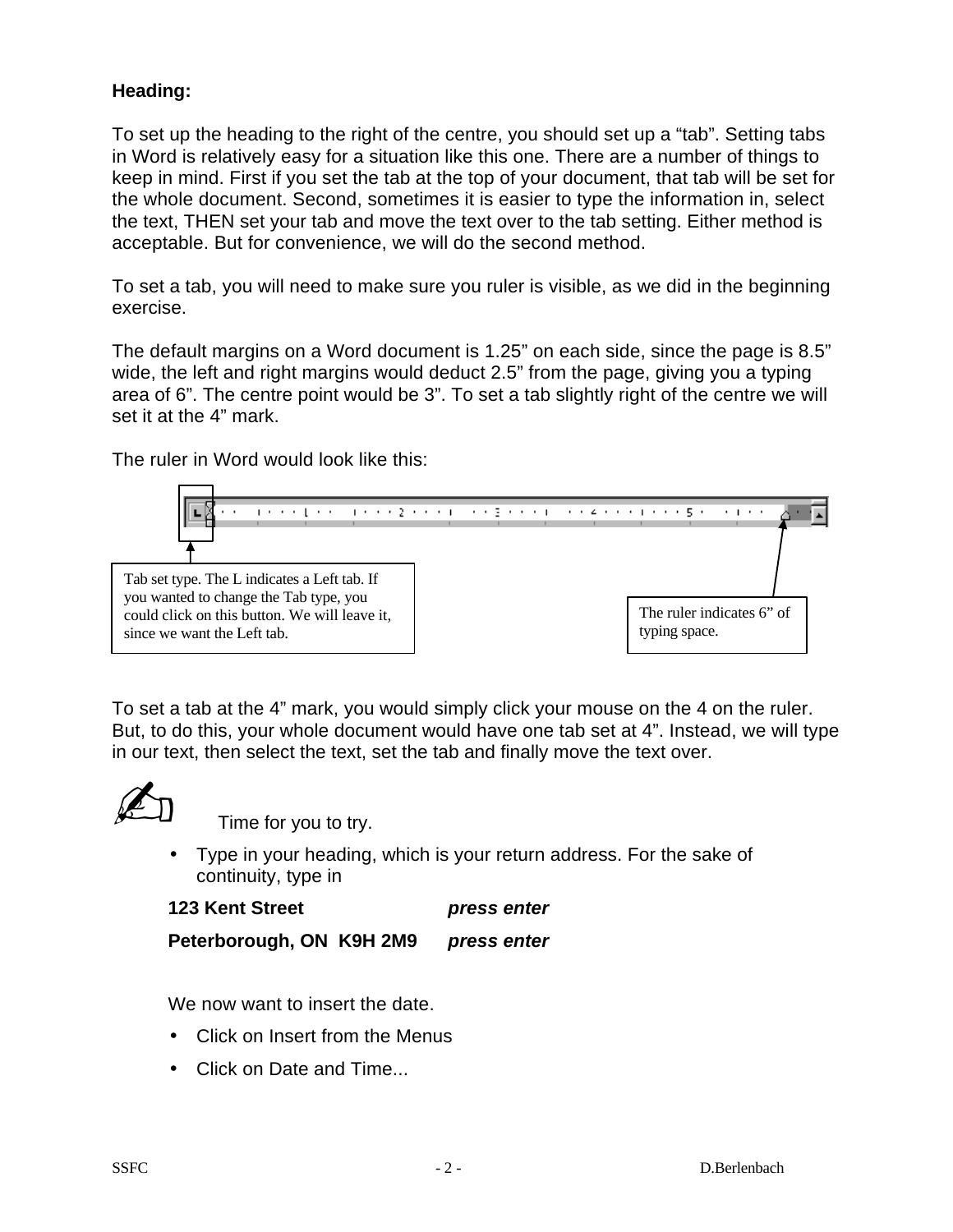The following dialog box appears:

|                                                                                          | Date and Time                                                                                                                                                                                                                                            |                         |
|------------------------------------------------------------------------------------------|----------------------------------------------------------------------------------------------------------------------------------------------------------------------------------------------------------------------------------------------------------|-------------------------|
| Different formats<br>are available. We<br>will click on the<br>third one in the<br>list. | Available formats:<br>Saturday, October 27, 2001<br>October 27, 2001<br>10/27/2001<br>2001-10-27<br>27-Oct-01<br>10.27.01<br>Oct. 27, 01<br>27 October, 2001<br>October, 01<br>Oct-01<br>10/27/01 4:08 PM<br>10/27/01 4:08:35 PM<br>Update automatically | ОK<br>Cancel<br>Default |

- Click on the third one in the list. Then click on the OK button. This inserts the current date.
- Press the enter key three times.

We now want to select the text.

• Position your cursor in front of the words 123 Kent Street. To quickly SELECT the text, hold down your SHIFT key and press the Down Arrow 3 time. Your text should appear highlighted like the diagram:

| Normal          | ∎12<br>Times New Roman   |  |
|-----------------|--------------------------|--|
|                 |                          |  |
| 123 Kent Street | Peterborough, QN K9H 2M9 |  |
| 27 October 2001 |                          |  |
|                 |                          |  |

We now need to set up the tab.

- Click on the 4 on the ruler. This should place an **L** (tab mark) on the ruler. By selecting the text first, it ensures that the tab is only set for this portion of the text, not the whole document.
- Position your cursor in front of the 123 Kent Street again.
- Press the TAB key on the left side of your keyboard
- Press the down arrow once,
- Press the Tab key
- Press the down arrow once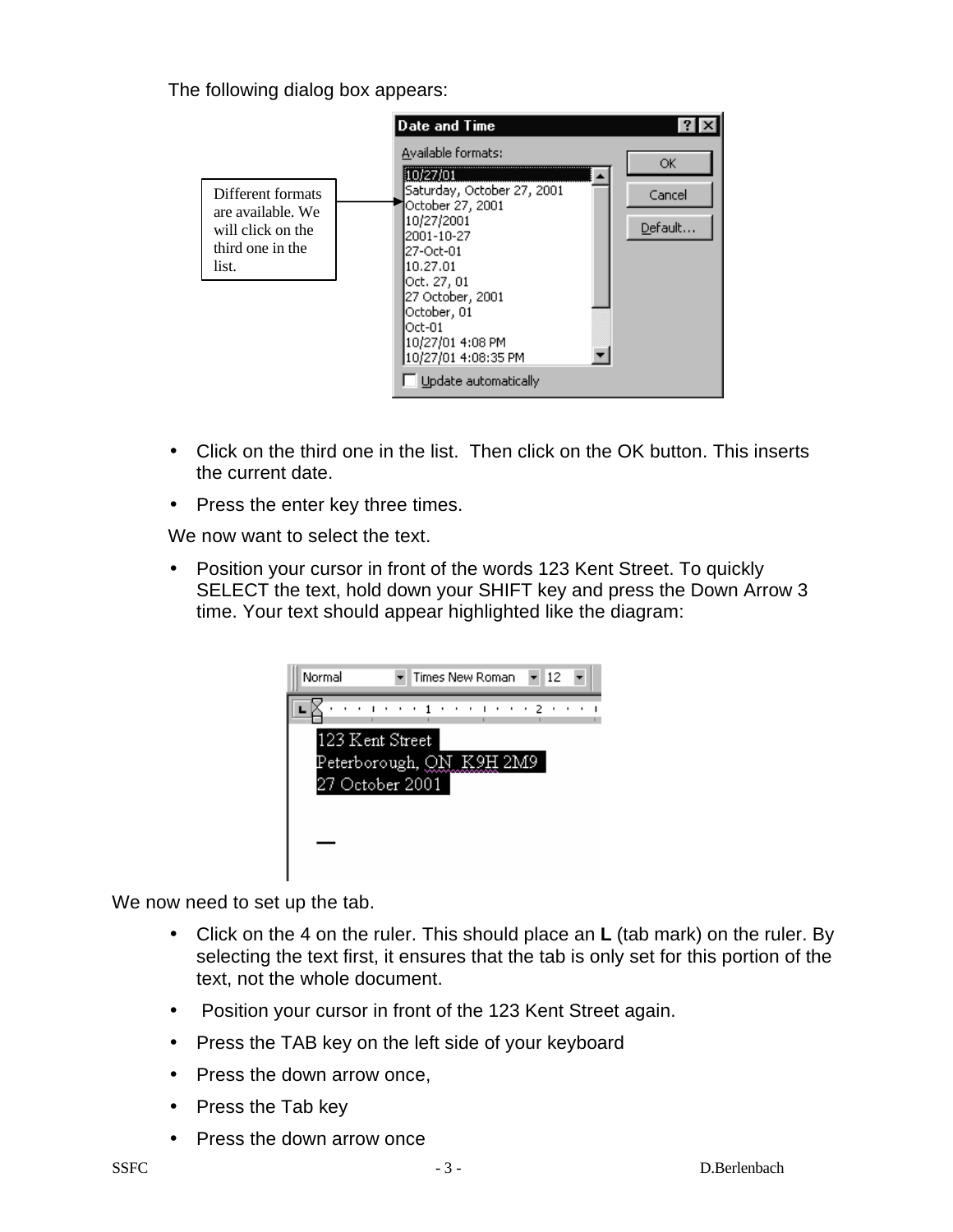- Press the Tab key. All of your text should be over to the 4" mark.
- Press the down arrow three. To position your cursor at the blank line on the left side of your document.

#### **Salutation or Letter Greeting**

This is where you would type in your "Dear Aunt Martha". Notice our cursor is positioned below the Heading with 2 blank lines separating the heading from the Salutation.



Time for you to try.

• Type in the salutation:

#### **Dear Aunt Martha,**

*(Make sure you use a comma at the end of the line)*

• Press enter three times, (once to take you down to the next line and two more times to give you two blank lines between )

#### **Body of the Letter**

The body of the letter is where you would type in the actual letter. You would use proper sentence and paragraph structure. You would indent the first line of each paragraph. You would also leave a blank line between each paragraph.



Time for you to try.

- Press the Tab key once; this will indent the first line of your paragraph 5 spaces.
- Now begin to type your letter. Type the text that follows.

**How are you? We are all doing fine. The baby had a cold earlier in the week, but she is doing fine now.** 

- Press Enter at the end of the paragraph, then press Enter one more time to give you a blank line. Now we will start the second paragraph.
- Press the Tab key once; this will indent the first line of the second paragraph.
- Type in the text that follows.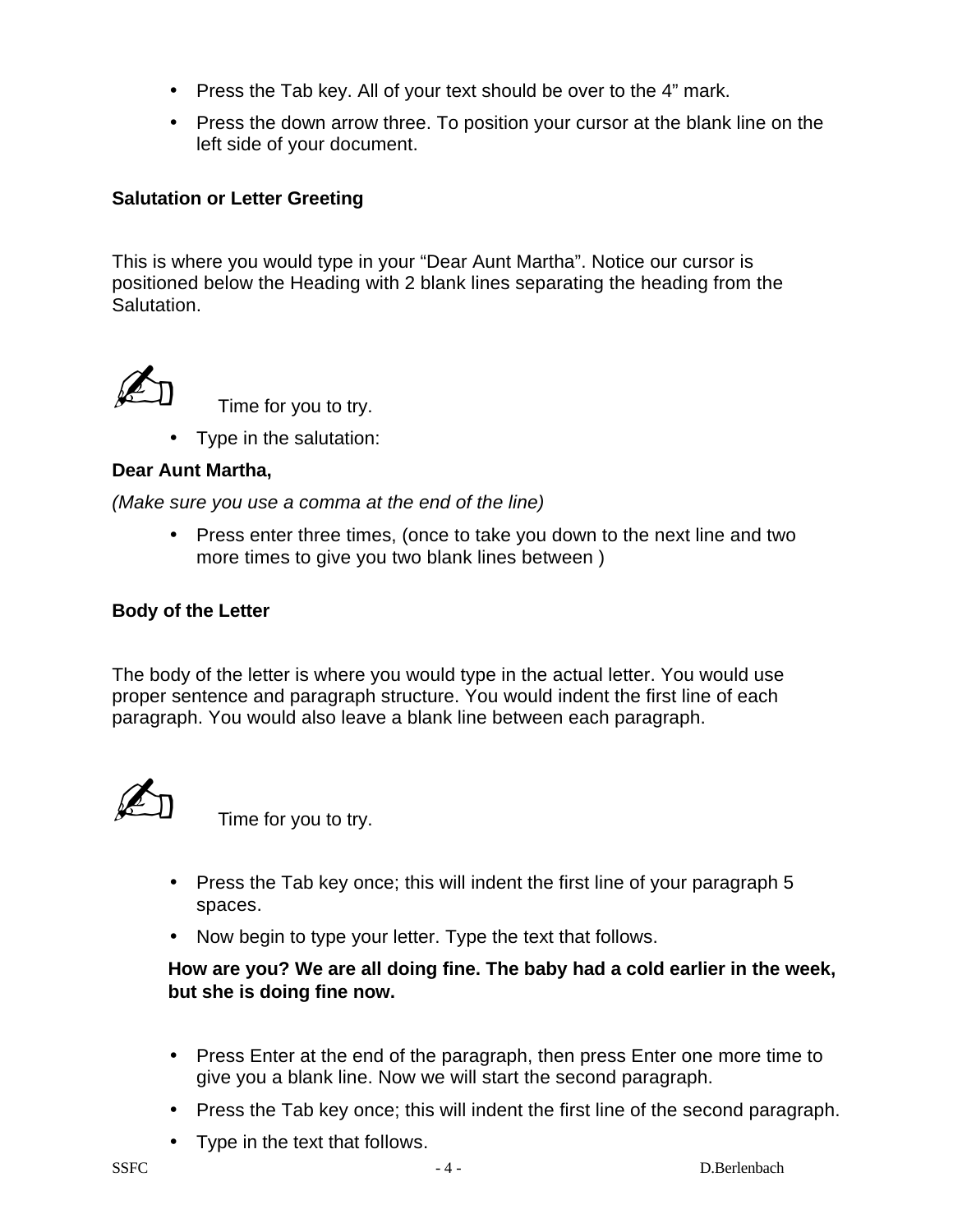**I am writing to you to tell you about some good news. My sister Emily is getting married in June of next year! The young man's name is Peter and he is a very nice person. He is a schoolteacher. Emily is excited. Mom and Dad like Peter and are pleased with Emily's choice. We are hoping you will be able to make it to the wedding.**

- Press enter at the end of the paragraph.
- Press enter once more to give you a blank line.
- Type in the final paragraph.

**We all miss you very much and wish you didn't live so far away. If you are able to come to the wedding, perhaps you could stay for a little longer and visit with us. I will save my spare room just for you. Please write back and let us know.**

- Press enter at the end of the paragraph.
- Press enter twice more to give you two blank lines between the body of the letter and the closing.

## **The Closing**

The closing is lined up with the heading, so you will need to set the tab again. Since this is at the bottom of our letter, we do not need to worry about changing tabs for the rest of the document. All you have to do is set the tab and then tab over to the spot, type in your closing. The closing would have a comma after the end.

Time for you to try.

- Click on the 4" mark on the ruler. This puts a tab setting in.
- Press the Tab key on your keyboard.
- Type in the closing:

## **With love,**

All that you have to do now is check your document. Read it over for spelling or grammar mistakes. If you are satisfied, save it and print it. (Compare your document to the example at the end of this module.

Then you would sign it! Even though you have done your letter on the computer, you should always add the personal touch of signing your letter by hand.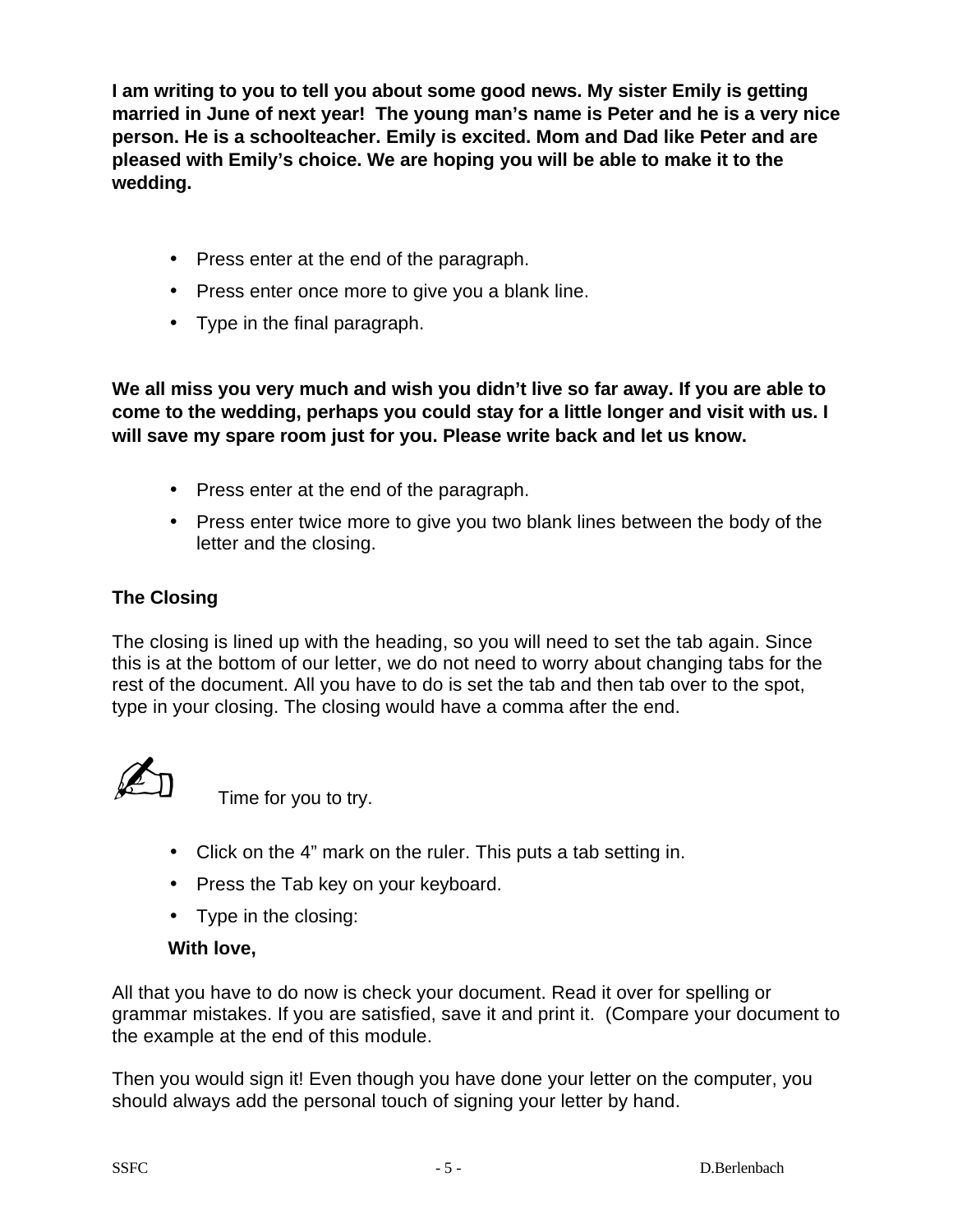

# N **Time for you to try --Final Project**.

In this project you will create a personal letter. All of the elements listed, but you need to perform the features explained in the lesson to set up the letter properly.

1. Address: 123 Apple Drive

Cobourg, ON K9A 1A1

- 2. Insert the current Date
- 3. Salutation: Dear (type in a friend's name)
- 4. Body of the letter:

Type in a letter with four paragraphs, which you will make up using the ideas as listed:

- 1. Say hi to your friend. Inform them how you and your family are doing.
- 2. Tell your friend about your experiences at school
- 3. Tell them what subjects you are taking; which one is your favourite subject and which subject you are doing your best in.
- 4. Close the letter with a request for them to write back and anything else you might like to say.
- 5. Closing: Warmest Regards,
- 6. Check the spelling.
- 7. Save the letter as **Personal letter Exercise**
- 8. Print the letter
- 9. Sign your name
- 10.Proof read the letter to make sure it is okay. Make any changes needed.
- 11.Hand in the letter as the final project

Good Luck!

Congratulations!